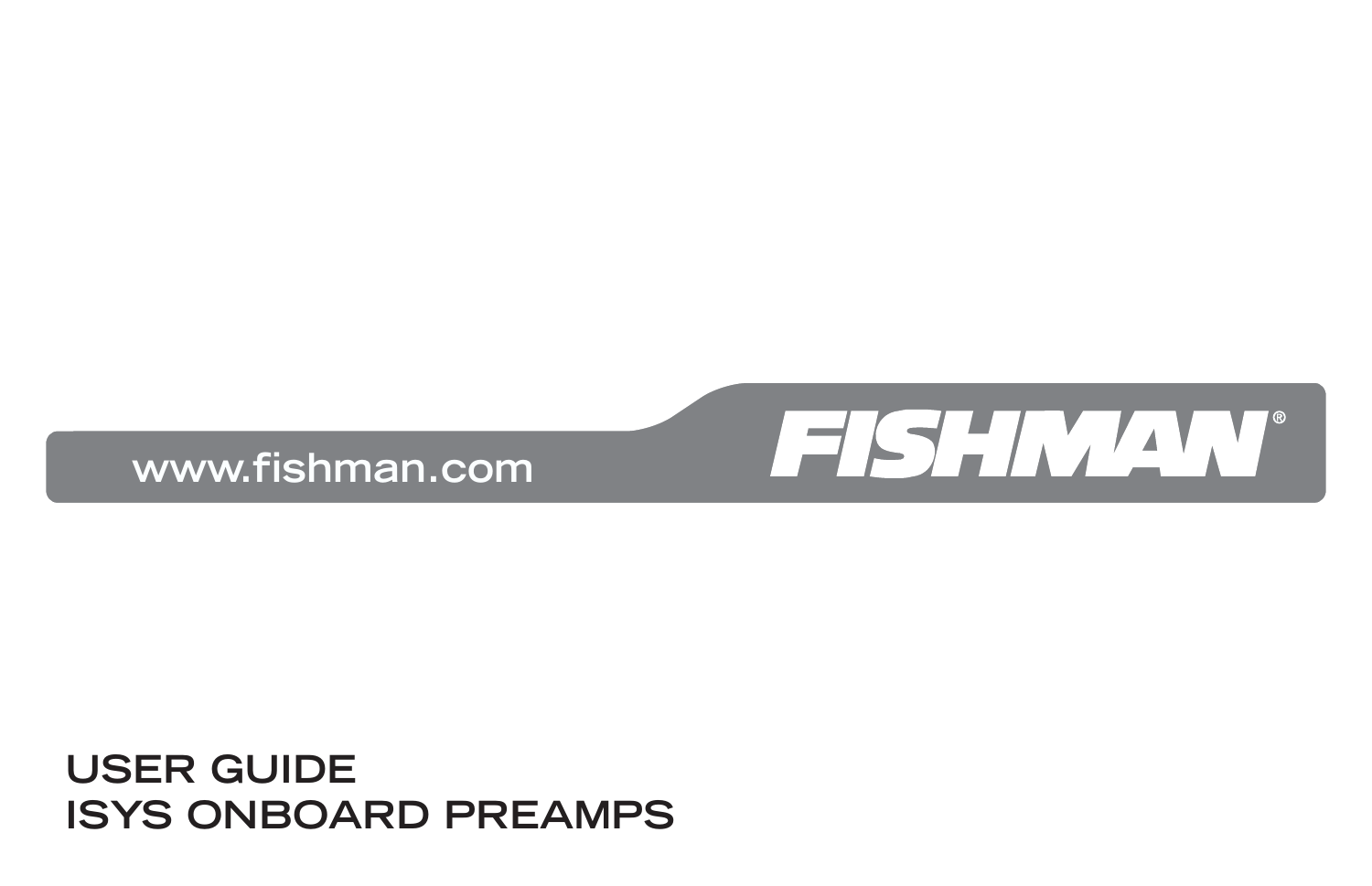### **Isys Quick Start**

1. Set the controls  $\bullet$  Set volume off and the contour control to off (button out).

**2. Plug in •** Connect the Isys to an amplifier or PA with a ¼-inch instrument cable. The **batt** light will flash once quickly to indicate it has switched on.

**3. Turn up •** Raise the **volume** and adjust the **contour** control to your liking.

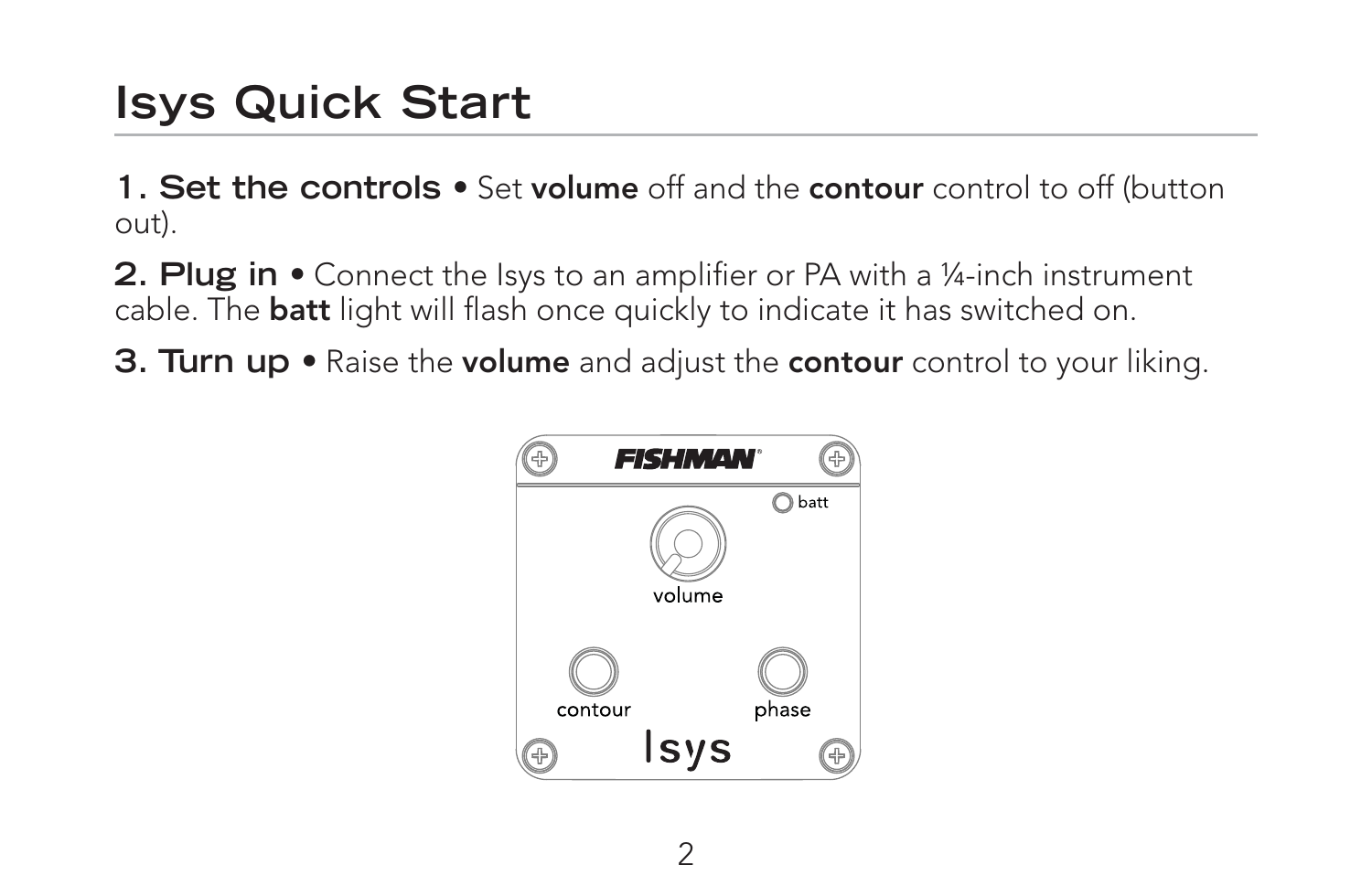## **Isys Controls**

**Volume •** For the cleanest signal, set the **volume** knob as high as possible, without causing distortion or feedback.

**Contour •** This one-button tone control lets you choose between a natural sound with no EQ (button out) or a "Scooped" sound with emphasized treble and bass and reduced midrange (button in).

**Phase •** Use the **phase** switch to improve bass response at low volume and suppress feedback at high volume.

When the **batt** lamp lights steadily it is time to change the battery (approx. 125 hours of use). To conserve the battery, unplug the instrument when not in use.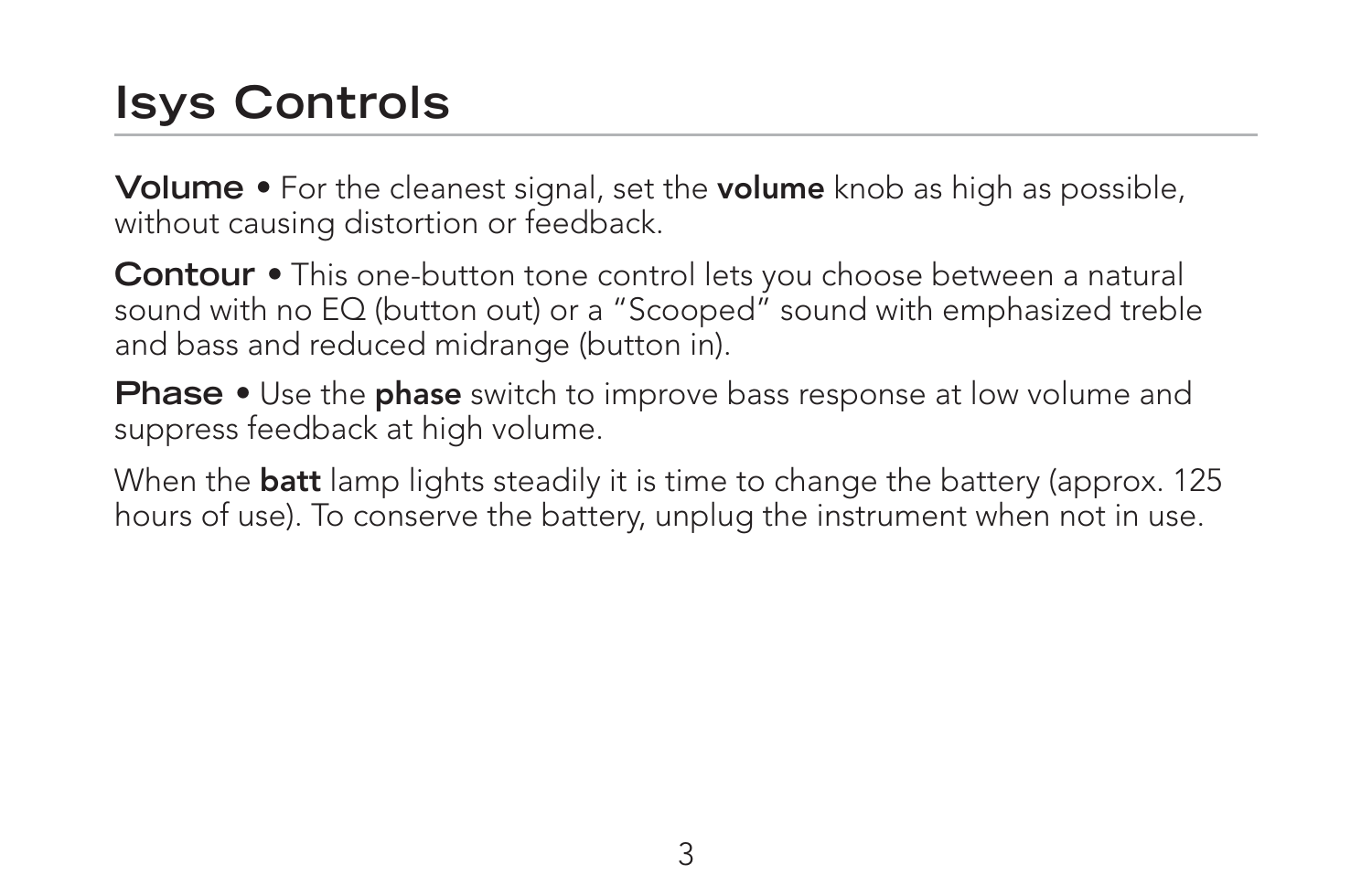#### **Isys T Quick Start**

1. Set the controls  $\bullet$  Set volume off and the contour control to off (button out).

**2. Plug in •** Connect the Isys T to an amplifier or PA with a 1/4-inch instrument cable. The **batt** light will flash once quickly to indicate it has switched on.

**3. Tune up •** Press the **tuner** button. When it's on, the tuner mutes the signal. Press again to exit.

**4. Turn up •** Raise the **volume** and adjust the **contour** control to your liking.

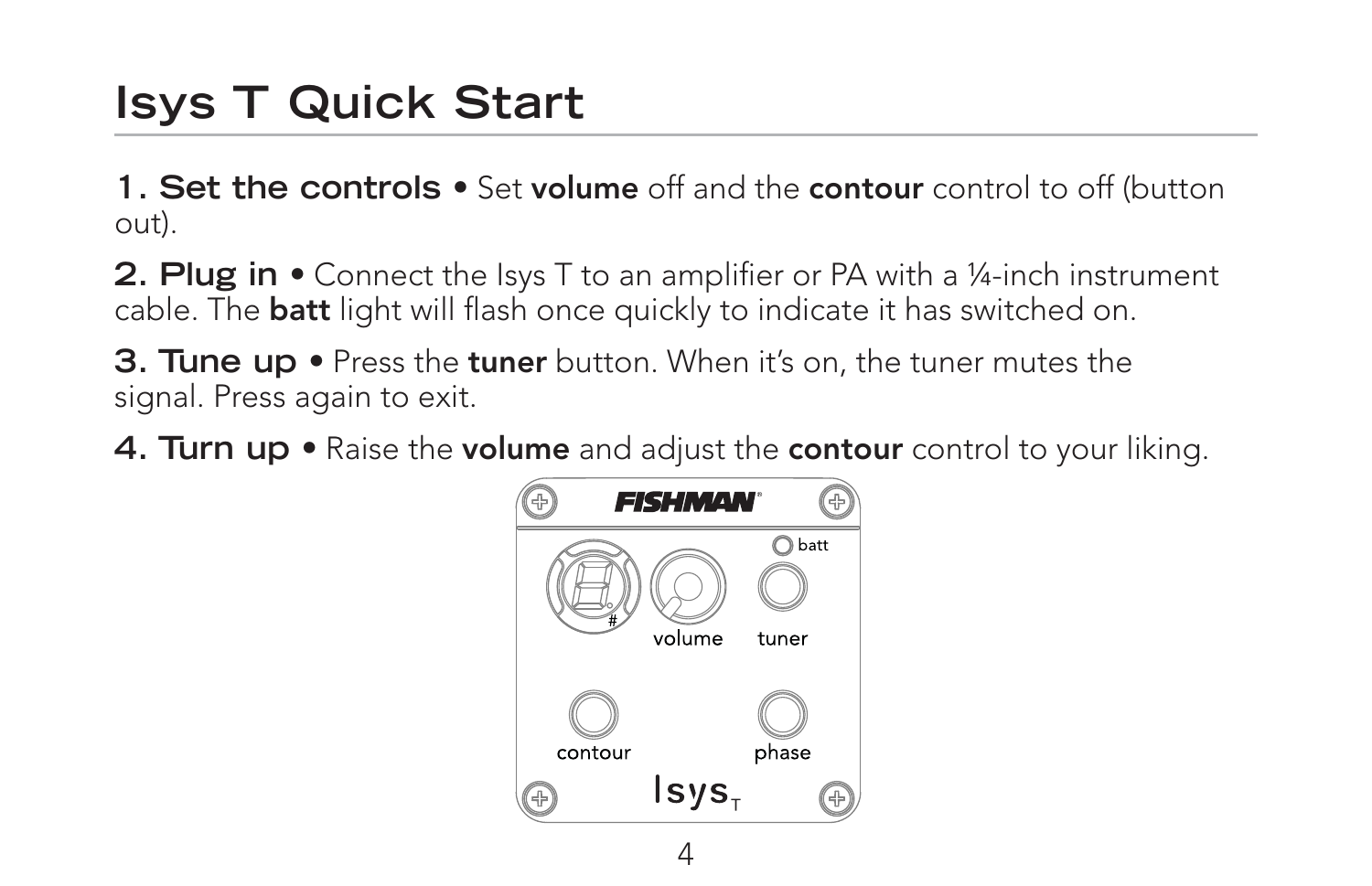# **Isys T Controls**

**Volume •** For the cleanest signal, set the **volume** knob as high as possible, without causing distortion or feedback.

**Contour •** This one-button tone control lets you choose between a natural sound with no EQ (button out) or a "Scooped" sound with emphasized treble and bass and reduced midrange (button in).

**Phase •** Use the **phase** switch to improve bass response at low volume and suppress feedback at high volume.

**Tune •** Use the tuner lights as shown below to tune your instrument.



When the **batt** lamp lights steadily it is time to change the battery (approx. 125 hours of use). To conserve the battery, unplug the instrument when not in use.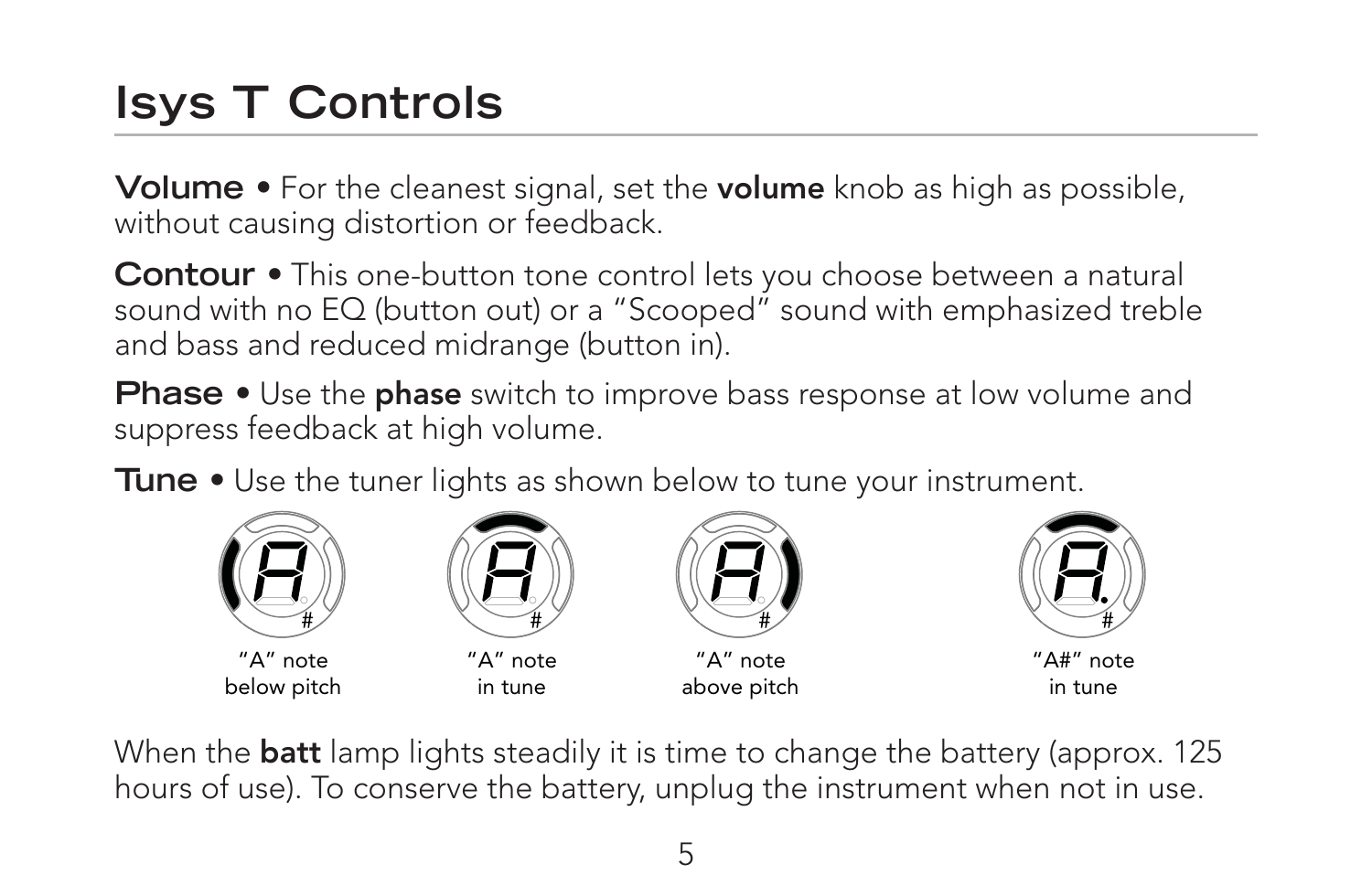#### **Isys Plus Quick Start**

**1. Set the controls •** Set **volume** off and **bass** and **treble** controls to center.

**2. Plug in •** Connect the Isys Plus to an amplifier or PA with a 1/4-inch instrument cable. The **batt** light will flash once quickly to indicate it has switched on.

**3. Tune up •** Press the **tuner** button. When it's on, the tuner mutes the signal. Press again to exit.

**4. Turn up •** Raise the **volume** and adjust the **bass** and **treble** controls to your liking.

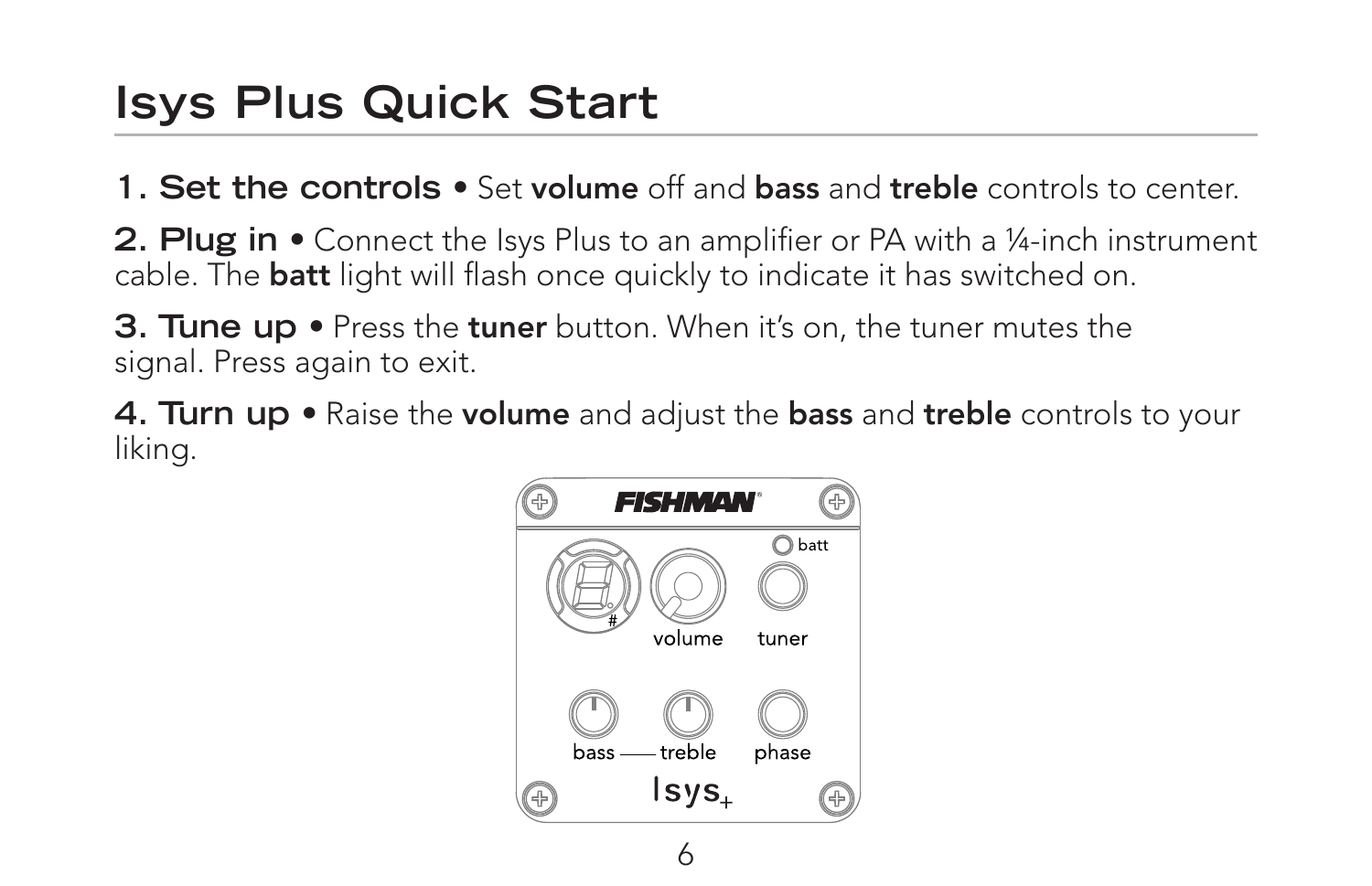### **Isys Plus Controls**

**Volume •** For the cleanest signal, set the **volume** knob as high as possible, without causing distortion or feedback.

**Bass •** Boost here to add depth and weight to the sound of the guitar.

**Treble •** Boost to cut through the mix. Cut to mellow and subdue the sound.

**Phase •** Use the **phase** switch to improve bass response at low volume and suppress feedback at high volume.

**Tune •** Use the tuner lights as shown below to tune your instrument.



When the **batt** lamp lights steadily it is time to change the battery (approx. 110 hours of use). To conserve the battery, unplug the instrument when not in use.